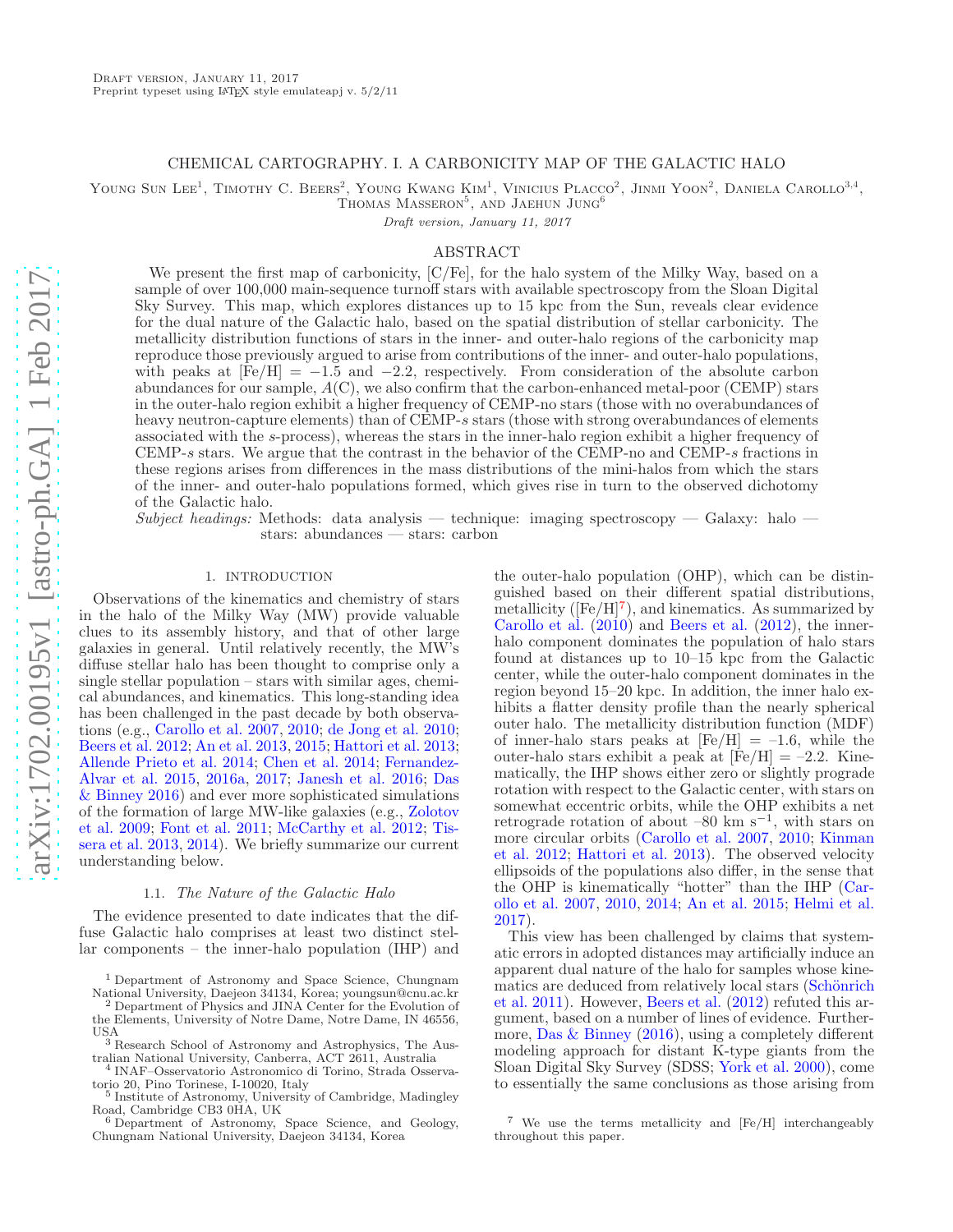the interpretation of the local kinematics of halo stars. Most recently, [Helmi et al.](#page-10-18) [\(2017](#page-10-18)) have used parallaxes and proper motions [from the first Gaia data release \(](#page-10-19)Gaia Collaboration et al. [2016](#page-10-19)), in combination with metallicity estimates from Data Release 5 of the RAVE survey [\(Kunder et al. 2016\)](#page-10-20), to provide confirming evidence that the retrograde signature for OHP stars is highly unlikely to be an artifact of incorrect distance estimates in previous work.

Claims that the selection function of metal-poor stars in local samples may have led to an incorrect dual-halo inference (echoed by, e.g., [Monachesi et al. 2016](#page-10-21)) have been empirically resolved by the results of [An et al.](#page-10-4) [\(2013,](#page-10-4) [2015\)](#page-10-5). These authors estimated metallicities from coadded SDSS ugriz photometry for stars with distances in the range 5–10 kpc from the Sun, and derived an MDF with two peaks (one at [Fe/H]  $\sim -1.4$  and the other at  $[Fe/H] \sim -1.9$ ). They associated the more metal-rich component with the IHP and the more metal-poor component with the OHP. They further demonstrated that the two populations exhibit the expected kinematic signatures inferred from the analysis of [Carollo et al.](#page-10-0) [\(2007,](#page-10-0) [2010\)](#page-10-1). Since no spectroscopic selection is made in the analysis by An et al., the argument that the dual-halo interpretation could arise from such a source is rendered moot.

## 1.2. Carbon-enhanced Metal-poor Stars as Probes of the Galactic Halo System

Among the stars of the halo system, the so-called carbon-enhanced metal-poor (CEMP; [Beers & Christlieb](#page-10-22) [2005\)](#page-10-22) stars have emerged as important tracers of the assembly and star-formation history of the Galactic halo, as summarized briefly here.

It has been recognized for over a decade that CEMP stars can be divided into several subclasses, according to their level of neutron-capture element enhancement – CEMP-no, CEMP-s, CEMP-r[, and CEMP-](#page-10-22) $r/s$  (Beers  $\&$ Christlieb [2005\)](#page-10-22). CEMP-no stars exhibit no overabundances of heavy neutron-capture elements, while CEMPs objects show strong overabundances of elements associated with the s-process, such as Ba. CEMP-r stars possess strong enhancements of r-process elements such as Eu. Carbon-enhanced stars with possible contributions from both the r-process and the s-process have been classified as CEMP- $r/s$  stars<sup>8</sup>.

The ever-growing numbers of CEMP stars with available high-resolution spectroscopic results have shown that the CEMP-s and CEMP-no stars are the most populous subclasses, accounting for more than 95% of the samples of carbon-enhanced stars at low metallicity. Numerous studies have also shown that the frequency of CEMP stars in the halo system dramatically increases with decreasing metallicity (e.g., [Lucatello et al. 2006;](#page-10-23) [Lee et al. 2013;](#page-10-24) [Yong et al. 2013;](#page-11-5) [Placco et al. 2014\)](#page-10-25), as w[ell as with distance from the Galactic plane \(](#page-10-26)Frebel et al. [2006;](#page-10-26) [Carollo et al. 2012;](#page-10-27) [Beers et al. 2016](#page-10-28)). It has also become clear that most CEMP-no stars have  $[Fe/H] < -2.5$ , while CEMP-s stars are predominantly found among with  $[Fe/H] > -2.5$  (e.g., [Aoki et al. 2007;](#page-10-29)

[Yoon et al. 2016](#page-11-6)). Long-term radial-velocity monitoring of CEMP stars (e.g., [Starkenburg et al. 2014;](#page-11-7) Hansen et al. [2016a](#page-10-31)[,b;](#page-10-32) [Jorissen et al. 2016](#page-10-33)) has provided strong evidence for different binary fractions associated with the CEMP-s and CEMP-no stars –  $\sim 82\%$  of CEMP-s (including CEMP- $r/s$ ) stars are binaries, while **only** ∼17% of CEMP-no stars are binaries, consistent with the observed binary fraction of other metal-poor stars in the halo [\(Carney et al. 2003\)](#page-10-34). It is thus clear that binarism is not required to account for the origin of the CEMPno stars; their distinctive chemical signatures are very likely the result of the pollution of their natal clouds by first-generation stars.

From a kinematic analysis of CEMP stars in SDSS, [Carollo et al.](#page-10-27) [\(2012\)](#page-10-27) reported a higher fraction of CEMP stars associated with the OHP than with the IHP. From a similar analysis of the limited number of stars with available high-resolution spectroscopic classifications of CEMP stars, [Carollo et al.](#page-10-17) [\(2014\)](#page-10-17) demonstrated that the OHP exhibits a relatively higher fraction of CEMP-no stars than found for CEMP stars associated with the IHP, which slightly favored CEMP-s stars over CEMPno stars.

The goal of this study is twofold. We first explore further evidence for the dichotomy of the diffuse halo system, based on the observed in situ spatial distribution of a large sample of  $\sim 105,700$  main-sequence turnoff (MSTO) stars from SDSS with measured carbon-to-iron ratios ([C/Fe], which we refer to as "carbonicity"), located within 15 kpc of the Sun. Secondly, we search for the origin of the duality of the Galactic halo by assessing the relative fractions of CEMP-no and CEMP-s stars in the chemically separated IHP and OHP, making use of a recently suggested scheme based on absolu[te carbon abundances,](#page-11-6)  $A(C)^9$ , developed by Yoon et al. [\(2016](#page-11-6)), to distinguish CEMP-no stars from CEMPs stars based on medium-resolution spectroscopy alone. Note, however, that our MSTO sample covers substantially different ranges in metallicity and luminosity than the sample of [Yoon et al.](#page-11-6) [\(2016\)](#page-11-6). Yoon et al.'s sample is dominated by metal-poor giants with  $[Fe/H] < -2.0$ , while our MSTO stars primarily cover  $[Fe/H] > -2.5$ . As is addressed in Section 4.4, these different samples suggest we must apply different reference points of the critical  $A(C)$  value to separate CEMP-no from CEMP-s stars than that  $(A(C) = 7.1)$  of [Yoon et al.](#page-11-6) [\(2016\)](#page-11-6).

This paper is arranged as follows. Section 2 summarizes the criteria used to select our program stars. In Section 3, we validate our measurement of [C/Fe] by comparison with available high-resolution spectroscopy and noise-added synthetic spectra. In Section 4, we obtain the spatial distribution of [C/Fe] for the stars in our sample, and identify four regions that we associate with different stellar populations in the MW. The MDFs and the carbonicity distribution functions (CDFs) for each region are considered. We also assess the fractions of the CEMP-no stars and CEMP-s stars for these regions. Section 5 presents a plausible origin of the dichotomy of the Galactic halo, based on the data in hand. A summary of our results, and prospects for future work, is presented in Section 6.

<sup>9</sup> The conventional notation is used,  $A(C) = \log \epsilon(C) =$  $log(N_{\rm C}/N_{\rm H}) + 12$ .

<sup>8</sup> Recently, [Hampel et al.](#page-10-30) [\(2016](#page-10-30)) have presented compelling evidence that the CEMP- $r/s$  stars are more likely associated with a proposed intermediate neutron-capture process, the i-process.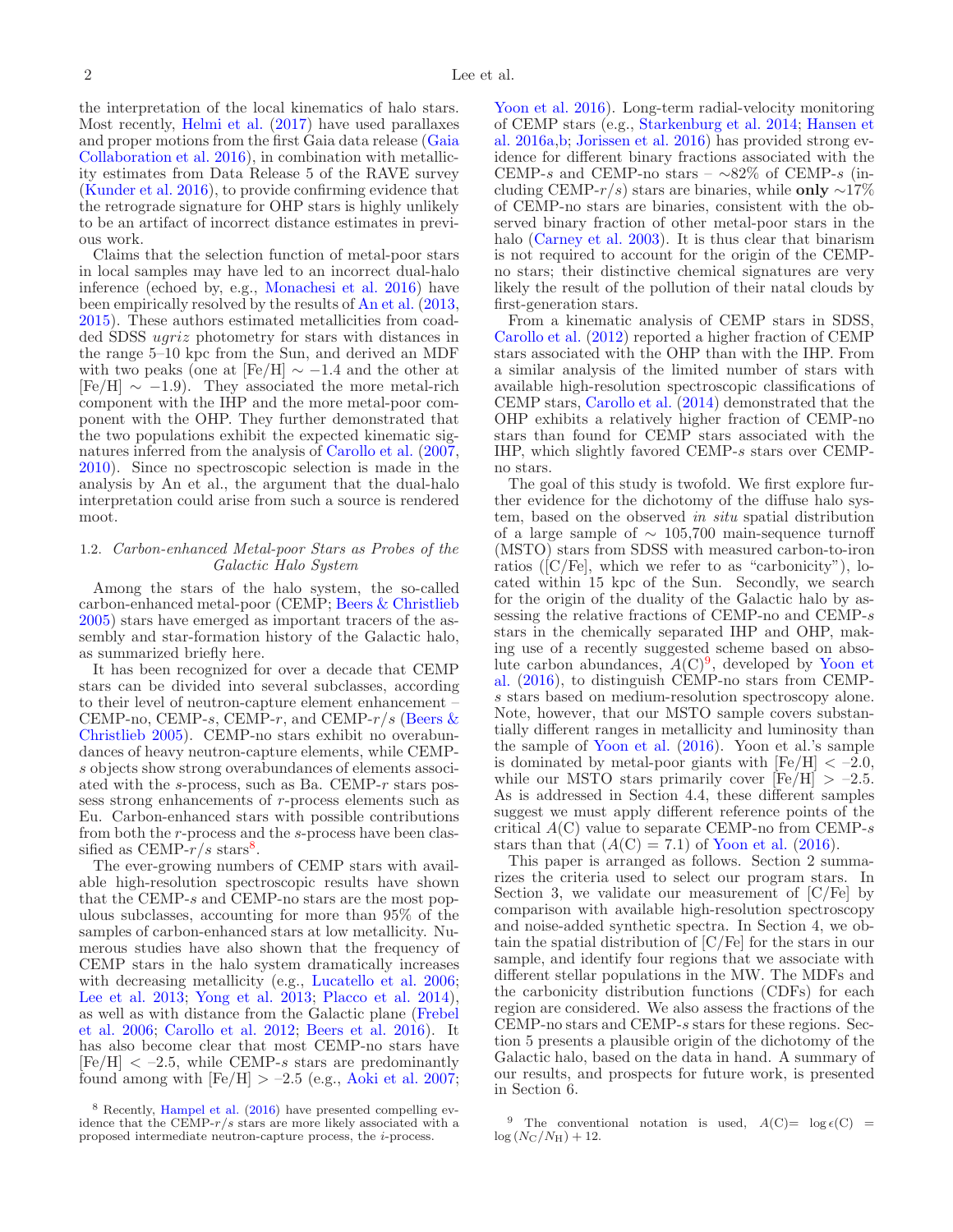

<span id="page-2-0"></span>**Figure 1.** Distribution of  $g_0$  vs.  $(g - r)_0$  (top panel) and log g vs.  $T_{\text{eff}}$  (bottom panel) for spectrophotometric standard stars from SDSS. The red dots represent stars from BOSS, while the black dots are stars from legacy SDSS, SEGUE-1, and SEGUE-2. The green boxes in the top and bottom panels indicate the magnitude and color cuts and the surface gravity and temperature cuts used to select our sample stars, respectively. Note that only spectrophotometric standard stars are shown in this figure; our final selected sample comprises all stars from the legacy SDSS, SEGUE-1, SEGUE-2, and BOSS surveys that satisfy these criteria.

#### 2. SAMPLE SELECTION

The sample used in this study primarily comprises medium-resolution ( $R \sim 2000$ ) spectra for stars observed during the course of the legacy SDSS program and the Sloan Extension for Galactic Understanding and Exploration (SEGUE-1; [Yanny et al. 2009\)](#page-11-8), as well as SEGUE-2 (C. Rockosi et al. 2017, in preparation). We also included spectra of spectrophotometric standard stars obtained during the Baryon Oscillation Spectroscopic Survey (BOSS; [Dawson et al. 2013\)](#page-10-35), which was one of the four projects executed during the third phase of the SDSS [\(Alam et al. 2015](#page-10-36)).

We selected stellar spectra from legacy SDSS, SEGUE-1, SEGUE-2, and BOSS, based on  $g_0$  magnitude,  $(g-r)_0$ color, surface gravity ( $log g$ ), and effective temperature  $(T_{\text{eff}})$  that satisfied the following conditions: 15.0  $\leq g_0 \leq 19.4, \, 0.22 \leq (g-r)_0 \leq 0.38, \, 3.5 \leq \log g \leq 4.8,$ and 5600 K  $\leq T_{\text{eff}} \leq 6700$  K. The magnitude and color cuts are similar to those for the selection of spectrophotometric standard stars in BOSS, which correspond to the MSTO objects of an old stellar population; the gravity and temperature ranges also restrict our sample to MSTO stars. The green boxes in Figure [1](#page-2-0) indicate the ranges of magnitude, color, surface gravity, and temperature used to select our program stars.

Estimates of the stellar atmospheric parameters  $(T_{\text{eff}}$ ,  $log\ g$ , and  $[Fe/H]$  for our program stars were obtained through application of the SEGUE Stellar Parameter Pipeline (SSPP; [Lee et al. 2008a](#page-10-37)[,b;](#page-10-38) [Allende Prieto et al.](#page-10-39) [2008;](#page-10-39) [Lee et al. 2011;](#page-10-40) [Smolinski et al. 2011\)](#page-11-9). The carbonicity, [C/Fe], was estimated following the procedures of [Lee et al.](#page-10-24) [\(2013\)](#page-10-24). Typical errors in the stellar parameters are  $\sim 180$  K for  $T_{\text{eff}}$ ,  $\sim 0.24$  dex for log g, and  $\sim 0.23$ dex for [Fe/H], respectively, while the error in the estimated  $\overline{C}/\overline{F}e$  is better than 0.35 dex in the temperature range 4400 K  $\leq T_{\text{eff}} \leq 6700$  K for spectra with signal-tonoise ratios  $S/N \ge 15 \text{ Å}^{-1}$  [\(Lee et al. 2013](#page-10-24)), increasing to  $\sim 0.5$  dex at  $S/N = 10 \text{ Å}^{-1}$ . More recent tests of errors in the SSPP estimates of carbonicity suggest that these estimates are conservative, and that the actual errors in their determination are likely to be ∼0.25–0.35 dex over these ranges in S/N.

We removed stars from our sample that were drawn from spectroscopic plug-plates taken in the direction of open cluster and globular cluster fields, in order to minimize contamination. Since there are many stars that were observed more than once, we chose to include only the spectrum with the highest S/N for multiply observed stars. We visually inspected all the spectra of stars with  $[Fe/H]$   $\leq$  -1.0 used in our program to exclude cool white dwarfs and objects with defects in their spectra, which could lead to spurious estimates of atmospheric parameters. For a clear detection of the CH G-band around  $4300\text{\AA}$ , which ensures a good measurement of [C/Fe], we selected spectra for stars with equivalent widths of the carbon feature in the region  $4290-4318\text{\AA}$  larger than  $0.6 \text{ Å}$ , because we have found that spurious estimates of [C/Fe] become significant below this value.

We followed the methodology of [Beers et al.](#page-10-41)  $(2000,$  $(2000,$ [2012\)](#page-10-3) to determine the distance to each star; the typical distance uncertainty is of the order of 15-20%. This was then used to compute the distance from the Galactic mid-plane, Z, and the distance from the Galactic center projected onto the plane, R, assuming the Sun is located at 8.5 kpc from the Galactic center.

Our final sample comprises stars with spectra having  $S/N \geq 12$  Å<sup>-1</sup> (see the next section for justification of this cut) and valid estimates of  $T_{\text{eff}}$ , log g, [Fe/H], [C/Fe], Z, and R. The total number of stars in the sample is  $N \sim 105, 700$ .

### 3. CHECK ON ESTIMATE OF [C/FE] FOR WARM, METAL-POOR STARS

### 3.1. Comparison with High-resolution Spectroscopy

The BOSS calibration stars in our sample are extremely useful probes of the Galactic halo, because they reach two magnitudes fainter than the legacy SDSS and SEGUE calibration stars (see Figure [1\)](#page-2-0). Although inclusion of redder stars would add a large number of more distant giants, one clear advantage of our MSTO sample is that stars in this stage of evolution do not suffer from dilution of their surface carbon abundances by material that has undergone CN cycling (due to extra mixing occurring along the red-giant branch).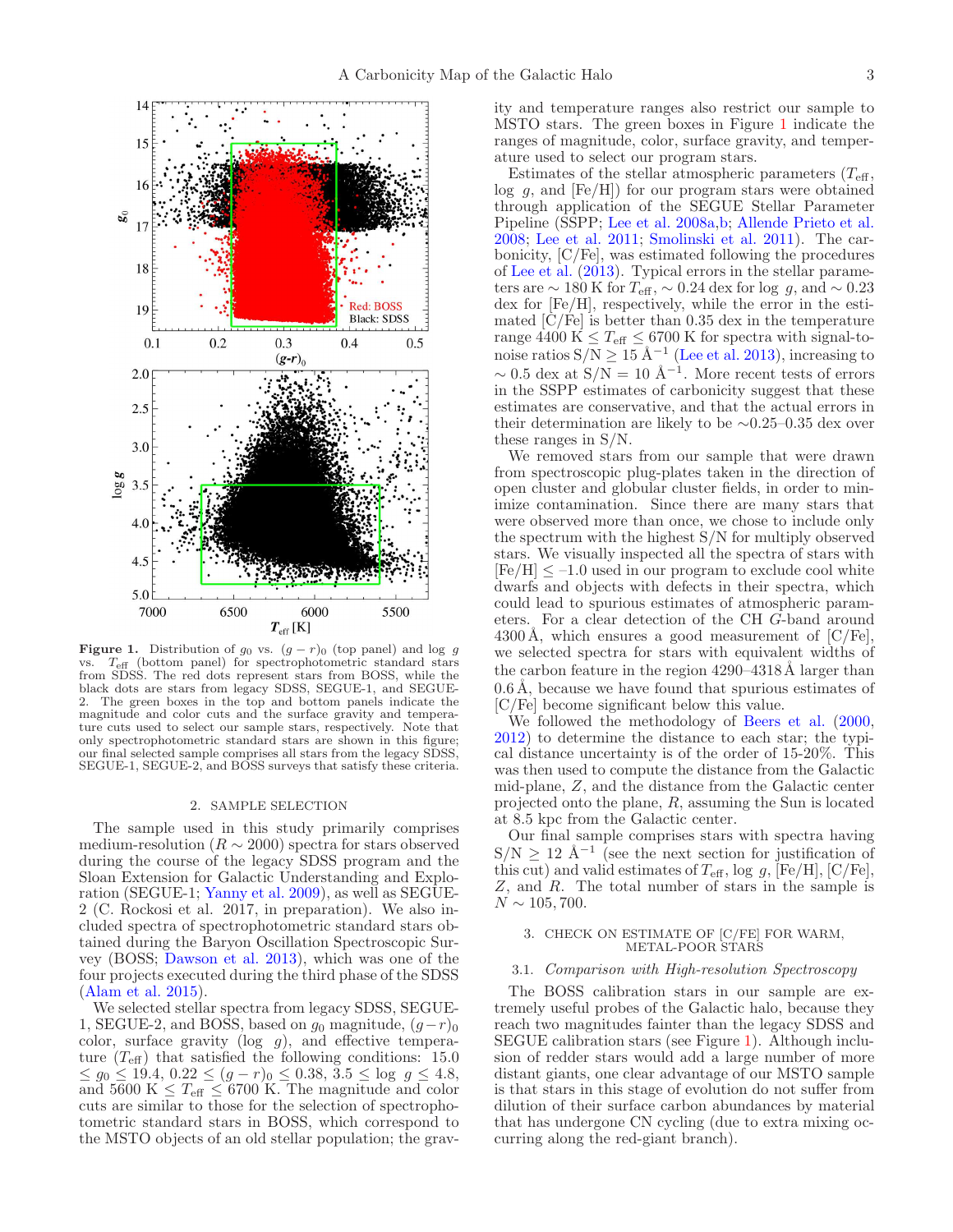

<span id="page-3-0"></span>

We note, however, that this choice also introduces some difficulty for the detection of molecular carbon features for a subset of the MSTO stars in our sample, in particular for warmer and lower-metallicity stars. This follows because the strength of the CH  $G$ -band around 4300 Å, which is used by the SSPP to estimate [C/Fe], decreases at higher temperatures and lower metallicity. As a result, some bona-fide CEMP stars may escape detection, and will be misclassified as carbon-normal stars. This problem occurs even for high-resolution spectroscopic analyses – examples of such cases are the well-known warm, metal-poor subdwarfs G 64-12 ( $[Fe/H] = -3.29$ ) and G 64-37 ( $[Fe/H] = -3.11$ ), whose status as CEMPn[o stars was only recently demonstrated by](#page-10-42) Placco et al. [\(2016](#page-10-42)), based on extremely high S/N ( $\sim$  700), highresolution ( $R \sim 95,000$ ) spectra.

In order to check the reliability of the SSPP estimate of carbonicity, we first compared our [C/Fe] values with the



<span id="page-3-1"></span>Figure 3. Top panel: Distribution of residuals for SSPPestimated  $\left[\frac{\text{C}}{\text{Fe}}\right]$ , as a function of  $T_{\text{eff}}$ , after correction for the +0.16 dex offset in the SSPP estimates. 'SP' and 'HR' are as defined in Figure [2.](#page-3-0) No significant trend of the SSPP [C/Fe] residuals with  $T_{\text{eff}}$  is found. Bottom panel: Distribution of residuals for SSPP-estimated [Fe/H], as a function of the HR metallicity estimates; no corrections were needed with respect to the HR determinations. No trend with [Fe/H] is seen. The error bars are calculated by adding the uncertainties of the SSPP and HR estimates in quadrature. We assumed that the typical uncertainty of both HR [C/Fe] and HR [Fe/H] determinations is 0.1 dex. The uncertainty for the SSPP estimate is that provided by the pipeline.

results from high-resolution spectroscopy for the small sa[mple of stars in common from Table 1 of](#page-11-6) Yoon et al. [\(2016](#page-11-6)). Figure [2](#page-3-0) shows the results of this exercise. The top panel of this figure is a residual plot of the SSPP-estimated [C/Fe] compared to the literature values, where 'SP' indicates the estimation from the SSPP, and 'HR' indicates the literature value from [Yoon et al.](#page-11-6) [\(2016\)](#page-11-6). We identified a positive offset between the SSPP and literature estimates of  $\left[{\rm C/Fe}\right]$  of  $+0.16$  dex, and have reduced the plotted SSPP carbonicity estimates by this amount. The bottom panel is a similar residual plot, but for  $A(\mathrm{C})^{10}$ . The offset of  $+0.16$  dex in [C/Fe] is also corrected in this panel.

The top panel of Figure [3](#page-3-1) shows the distribution of the carbonicity residuals as a function of  $T_{\text{eff}}$  (corrected for

<sup>&</sup>lt;sup>10</sup>  $A(C) = \log \epsilon(C)$  is obtained from the medium-resolution determinations using  $A(C) = [C/Fe] + [Fe/H] + A(C)$  <sub>O</sub>, where we adopt the solar abundance of carbon from [Asplund et al.](#page-10-43) [\(2009](#page-10-43)),  $A(\overline{C})_{\odot} = 8.43.$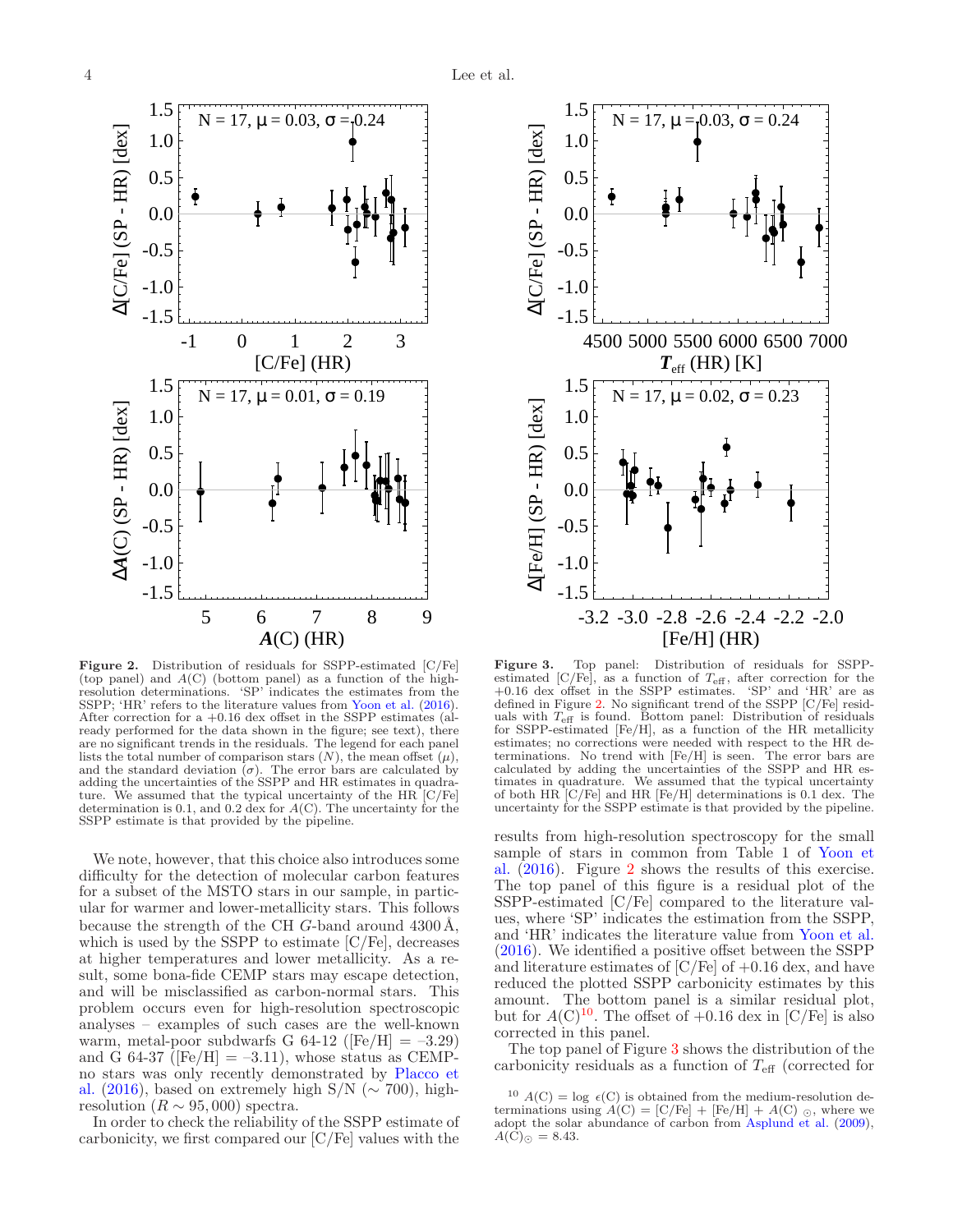

<span id="page-4-0"></span>Figure 4. Distribution of residuals in [C/Fe] between the SSPP (denoted as 'SSPP') estimates and values obtained for noise-added synthetic spectra (indicated by 'SYN').  $\langle \dot{S}/\dot{N} \rangle$  is an average signal-to-noise ratio per angstrom. The ranges of  $T_{\text{eff}}$ , [Fe/H], and [C/Fe] are listed in the legend of each panel. Each symbol is represented by the same color as the metallicity range. The error bar is represented by the standard deviation for the stars in each bin of S/N.

the +0.16 dex offset as before). The bottom panel is the distribution of metallicity residuals as a function of the HR literature estimates of [Fe/H]; we found no significant metallicity offset of the SSPP estimates from the highresolution values. In summary, Figures [2](#page-3-0) and [3](#page-3-1) do not exhibit any significant trends of the SSPP [C/Fe] and [Fe/H] estimates against the high-resolution estimates, and show good agreement with very small scatter, even in the range of  $[Fe/H] < -2.5$ . Most of the comparison stars fall in the same warm, low-metallicity regime as for our sample stars; it appears that we are able to obtain reliable estimates of [C/Fe] using the SSPP for these stars.

### 3.2. Impact of Signal-to-noise Ratio on [C/Fe]

The difficulty of detecting molecular carbon features for warmer and lower-metallicity stars in our sample becomes worse for low-S/N spectra, and may also result in underestimates of  $[C/Fe]$ , even when the carbon features are detected. Below we describe a set of tests we have carried out to quantify these effects.

We first injected noise into the grid of synthetic spectra that was used to estimate  $[C/Fe]$ . We then chose an  $SDSS/SEGUE$  spectrum that has similar values of  $T_{\text{eff}}$ and [Fe/H] to a model spectrum to which we want to add noise, and created a noise vector by dividing the flux of the model spectrum by the S/N values of the

selected SDSS/SEGUE spectrum as a function of wavelength. Following this step, we injected the generated noise into the synthetic spectra and obtained noise-added synthetic spectra with  $S/N = 10.0, 12.5, 15.0, 20.0, 25.0,$ 30.0, 35.0, 40.0, and 50.0  $\AA^{-1}$ , and simulated 25 different noise-added synthetic spectra at each S/N value. Finally, we processed the noise-added spectra through the SSPP to determine estimates of  $[C/Fe]$ , holding the  $T_{\text{eff}}$  and log q values that represent the synthetic spectra fixed, and letting only [Fe/H] and [C/Fe] vary (as is done for the usual operation of the SSPP on program stars) to minimize the  $\chi^2$  values.

We proceeded by grouping the noise-added synthetic spectra into two regions of  $T_{\text{eff}}$  (5500–6000 K and 6250– 6750 K), three regions of [Fe/H]  $(-1.0 \text{ to } -0.5, -2.0 \text{ to } -1)$ 1.5, and  $-3.0$  to  $-2.5$ ), and three regions of [C/Fe]  $(+0.00)$ to  $+0.50, +0.75$  to  $+1.25, +1.50$  to  $+2.00$ ). We only considered one gravity range,  $3.5 \le \log g \le 4.5$ . These ranges of temperature, gravity, and metallicity well represent the parameter space of our MSTO sample. For each S/N value, we then obtained the median and standard deviation of the differences in [C/Fe] estimates between the SSPP-estimated values and the model values for each group of spectra. We adopted a median rather than a mean value to prevent the residuals from being dominated by a few spurious determinations of [C/Fe], especially for low-S/N spectra.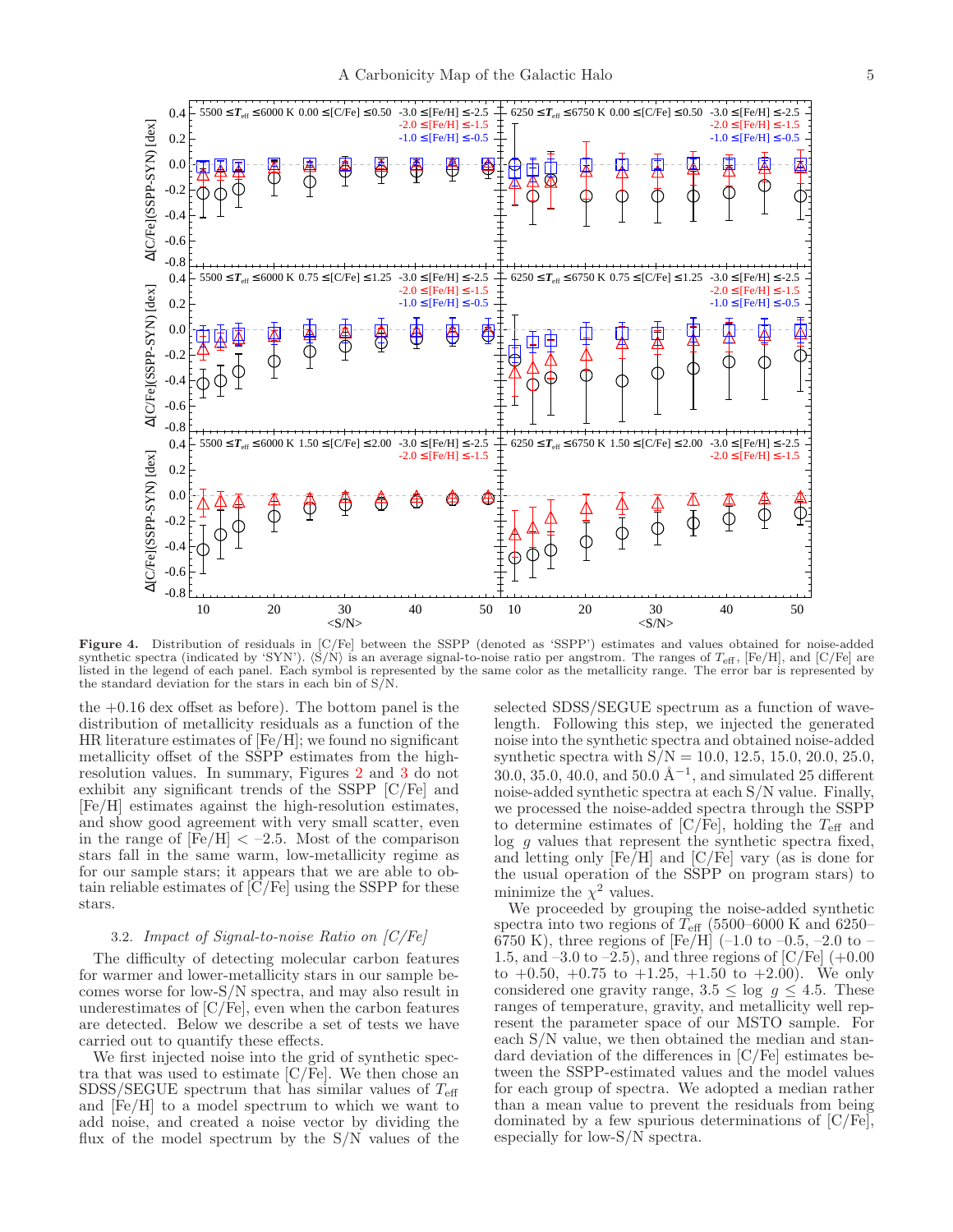

<span id="page-5-0"></span>Figure 5. Map of carbonicity, [C/Fe], for our MSTO sample in the plane of  $|Z|$  vs. R.  $|Z|$  is the absolute distance from the Galactic mid-plane, while  $R$  is the distance from the Galactic center projected onto the plane,  $R$ . The bin size is  $1\times1$  kpc; each pixel contains at least three stars. The color code is based on the median value of [C/Fe] in each pixel, with the color scale shown above the plot. Contours of median [C/Fe] values are overplotted. The dashed line at  $|Z| = 3$  kpc indicates the approximate upper boundary of a thick-disk region (TDR), while the area between the upper limit of the thick disk and the inner dashed circle represents an inner-halo region (IHR). The area above the outer dashed circle is assigned to an outer-halo region (OHR). The area between the inner and outer dashed circles is associated with a transition region (TrR), where stars from both the IHP and OHP are expected to be found. Each region is abbreviated in white letters. We have applied a Gaussian kernel to the map to obtain a smooth distribution of  $\text{[C/Fe]}$ . We decided to force stars with  $\text{[C/Fe]} > +1.0$  into the  $[C/Fe] = +1.0$  bin, and stars with  $[C/Fe] < 0.0$  into the  $[C/Fe] =$ 0.0 bin, in order to better illustrate the subtle contrast in the map.

Figure [4](#page-4-0) shows how the residuals in [C/Fe] change with S/N. The ranges of temperature, metallicity, and carbonicity considered are listed at the top of each panel; the symbols have the same colors as the metallicity ranges. The label 'SSPP' indicates the SSPP values, whereas 'SYN' denotes the model values. In the figure,  $\langle S/N \rangle$  is an average S/N per angstrom. The error bar represents the standard deviation.

Figure [4](#page-4-0) indicates that our technique for determining [C/Fe] reproduces it reasonably well, because the median difference between the SSPP and the model is mostly less than 0.3 dex, commensurate with the uncertainty of the SSPP [C/Fe] estimate, for [Fe/H]  $\geq -2.0$  and S/N  $\geq$  12.5 Å<sup>-1</sup>. Larger deviations exist for stars with -3.0  $\langle$  [Fe/H]  $\leq$  -2.5 and/or S/N  $\langle$  20. Based on inspection of Figure [4,](#page-4-0) we adjusted our estimate of [C/Fe] by 0.1 or 0.2 dex for stars in the following ranges:

- $5600 \leq T_{\text{eff}} < 6100 \text{ K}, -2.5 < [\text{Fe/H}] \leq -2.0, 12.0$  $\leq$  S/N  $\leq$  20.0 (+0.1 dex correction)
- $5600 \leq T_{\text{eff}} < 6100 \text{ K}, \text{[Fe/H]} \leq -2.5, \text{ S/N} \geq 12.0$ (+0.2 dex correction)
- 6100  $\leq T_{\text{eff}} \leq 6700 \text{ K}, -2.0 \leq [\text{Fe/H}] \leq -1.5, 12.0$  $\leq$  S/N  $\leq$  20.0 (+0.1 dex correction)
- 6100  $\leq T_{\rm eff}$  < 6700 K, [Fe/H]  $\leq -2.5$ , S/N  $\geq 12.0$  $(+0.2$  dex correction)

The numbers of stars affected are is 468, 54, 6676, and 1461, respectively. Stars for which the molecular carbon



<span id="page-5-1"></span>Figure 6. Same as in Figure [5,](#page-5-0) but for metallicity, [Fe/H]. It is clear that the regions (abbreviated in white letters) selected to demarcate the levels of carbonicity in Figure [5](#page-5-0) also correspond to different levels of metallicity. Note, in particular, the contrast between the IHR, with  $[Fe/H] \sim -1.5$ , and the OHR, with  $[Fe/H]$  $\langle -2.0. \rangle$  We have applied a Gaussian kernel to the map to obtain a smooth distribution of [Fe/H]. We decided to force stars with  $[Fe/H] < -2.5$  into the  $[Fe/H] = -2.5$  bin, and stars with  $[Fe/H]$  $> 0.0$  into the  $[Fe/H] = 0.0$  bin, in order to better illustrate the subtle contrast in the map. The Monoceros stream, with [Fe/H]  $\sim$ –1.0, appears as a yellow-orange region at  $R > 10$  kpc and  $|\dot{Z}| < 5$ kpc, and is labeled as "Mon".

features are not detected fall out of our sample and are no longer considered.

One unexpected trend, seen in the first and second panels of the right-hand column of plots (the warmest stars), is that the residuals for the lowest-metallicity stars suddenly decrease at  $S/N = 10.0$ , in contrast to the behavior at higher S/N. This may be caused by a very broad and poorly constrained distribution of  $\chi^2$  values at low S/N, high  $T_{\text{eff}}$ , and low [Fe/H], which results in an unreliable estimate of [C/Fe]. For this reason we decided to cut our sample by requiring  $S/N \geq 12.0$ . Using a much larger grid of noise-added synthetic spectra, we are currently developing a procedure to derive a smooth correction function of SSPP-derived [C/Fe] for MSTO objects that could suffer from this problem, as functions of  $S/N$ ,  $T_{\text{eff}}$ , [Fe/H], and [C/Fe] of the observed medium-resolution spectra.

#### 4. RESULTS

Having prepared our MSTO sample as described above, and carried out a number of small corrections to our estimates of [C/Fe], we now consider the distribution of carbonicity (Sec. 4.1) and metallicity (Sec. 4.2). We then consider the apparent dichotomy of the halo system of the Galaxy in metallicity (Sec. 4.3) and in absolute carbon abundance,  $A(C)$  (Sec. 4.4), over distances extending to 15 kpc from the Sun.

## 4.1. Spatial Distribution of Carbonicity, [C/Fe]

Figure [5](#page-5-0) is a map of [C/Fe] for our MSTO sample in the plane of  $|Z|$  vs. R. From inspection, it is clear that, at a given  $R$ , the median  $\lfloor C/Fe \rfloor$  (indicated by the contour lines) gradually increases with increasing  $|Z|$ . The dashed circles in the figure are centered at  $R = 9$  kpc, the inner circle having a radius of 8.5 kpc, while the outer circle has a radius of 11.5 kpc. The inner circle falls close to the contour of  $[C/Fe] = +0.4$ , whereas the outer circle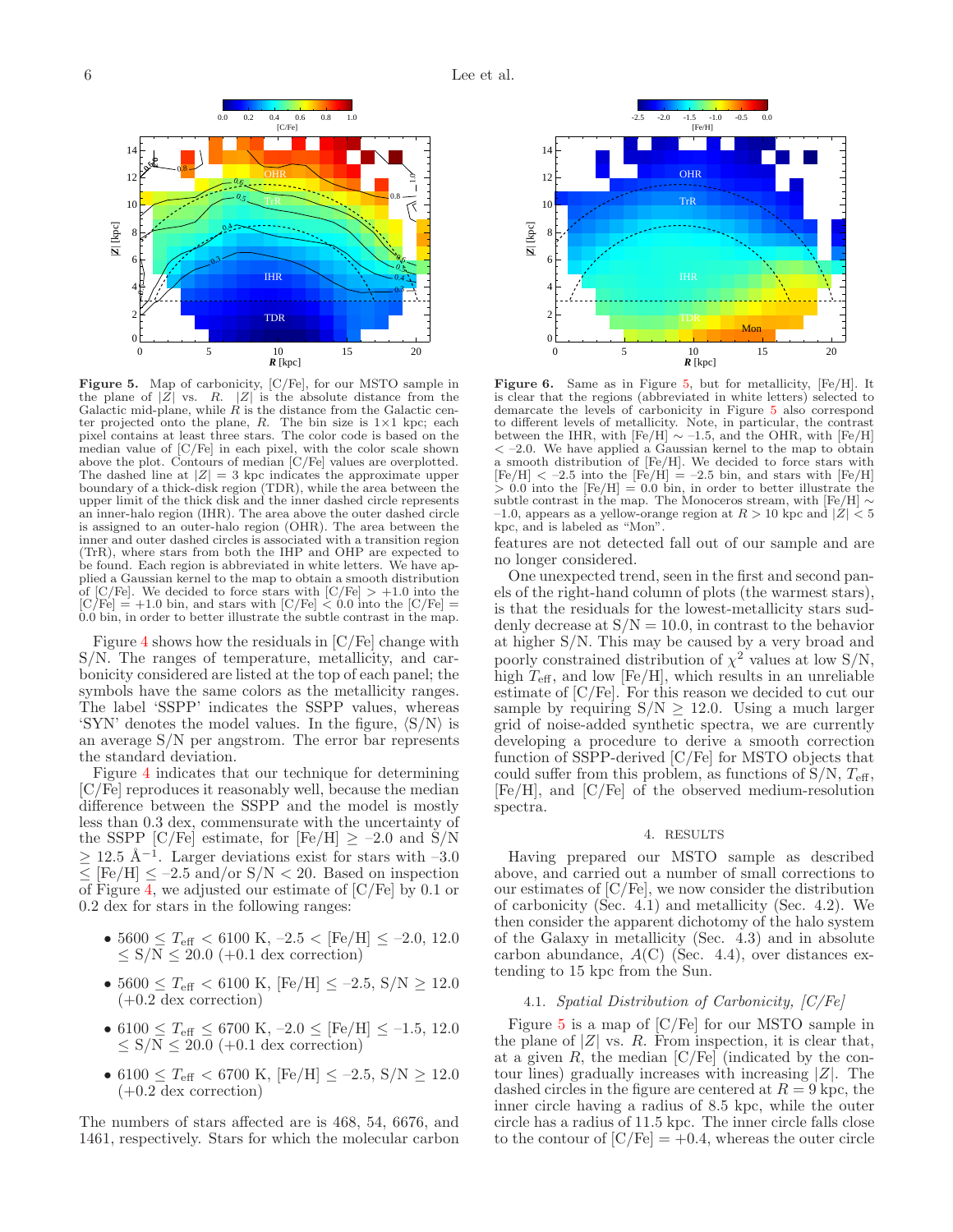closely follows the contour with  $\text{[C/Fe]} = +0.6$ . Making use of these contour lines as fiducials to guide our choice, we divide the map into four primary regions, and associate stars in each region with an expected dominant stellar population as follows:

- Thick-disk region (TDR) The region with  $|Z| \leq$ 3.0 kpc shown in the figure. Stars in this region are likely to be dominated by the thick-disk population (TDP).
- Inner-halo region (IHR) The region corresponding to  $|Z| > 3$  kpc and the inner dashed circle, which closely follows the  $[C/Fe] = +0.4$  contour. Stars in this region are expected to be dominated by the IHP.
- Outer-halo region (OHR) The region beyond the outer dashed circle. Stars in this region are expected to be dominated by the OHP.
- Transition region (TrR) Defined as the region between the two dashed circles. Stars in this region are expected to be contributed by both the IHP and OHP; for convenience we refer to these stars as a transition population (TrP), although it is understood that this represents an overlap of the IHP and OHP, not a separate population.

We adopt the distance cut at  $|Z| \leq 3$  kpc for the TDR by considering the scale heights of the thick disk and the metal-weak thick disk determined by [Carollo et al.](#page-10-1) [\(2010\)](#page-10-1). The boundaries for the IHR and OHR are determined by inspection of the carbonicity contours. We emphasize that our scheme to separate the stellar populations for the IHR and OHR (as well as the TrR) is not based on metallicity or kinematics, but relies solely on the level of [C/Fe] at a given location. These regions are shown with white labels in Figure [5.](#page-5-0)

## 4.2. Spatial Distribution of Metallicity, [Fe/H]

Figure [6](#page-5-1) is a metallicity map of our program sample over the same range of  $|Z|$  and R as shown in Figure [5.](#page-5-0) The regions identified in the carbonicity map are also labeled in this figure. From inspection, each of the carbonicity regions exhibits a different level of metallicity – the IHR with  $[Fe/H] \sim -1.5$ , and the OHR with  $[Fe/H]$  $\leq$  -2.0, similar to the proposed divisions of the IHP and OHP obtained in the analysis of [Carollo et al.](#page-10-0) [\(2007,](#page-10-0) [2010\)](#page-10-1) on the basis of local kinematics (stars within 4 kpc of th[e Sun\). Note that the Monoceros Stream \(](#page-10-44)Newberg et al. [2002;](#page-10-44) Ivezić et al. 2008) is clearly identifiable in the figure, and appears as the yellow-orange region with  $[Fe/H] \sim -1.0$  at  $10 < R < 20$  kpc and  $|Z| < 5$  kpc.

# 4.3. Dichotomy from the Metallicity Distribution Functions

We now investigate the metallicity distributions of each region defined in Figure [5,](#page-5-0) to test whether we can identify distinct MDFs associated with the inner- and outer-halo populations.

Figure [7](#page-7-0) shows the MDFs (left column of panels) and CDFs (right column of panels) for the TDR, IHR, TrR, and OHR. Note that, when selecting the stars in each region, in addition to the criteria described in Figure [5,](#page-5-0) we applied  $|Z| > 3$  kpc for the IHR,  $|Z| > 5$  kpc for the TrR, and  $|Z| > 7$  kpc for the OHR, in order to minimize cross-contamination from stars in the different regions.

Inspection of the left column of panels in the figure clearly shows that the peak of the MDFs shifts to lower metallicity as we move from the IHR to the OHR (from the second to the fourth plot). The MDF of the TDR shows two peaks – one arising from the canonical thickdisk population at [Fe/H]  $\sim$  –0.6, the other from the IHP at  $[Fe/H] \sim -1.5$ . The MDF for stars in the IHR exhibits a well-defined distribution with a peak at [Fe/H]  $= -1.5$ , associated with the IHP. The MDF of the TrR appears to have a broad distribution, presumably due to the presence of overlapping contributions from the IHP and the OHP. Finally, the stars in the OHR exhibit a well-defined peak at [Fe/H]  $\sim$  –2.2. associated with the OHP.

Our peak value of  $[Fe/H] = -1.5$  for stars in the IHR, which we argue are likely associated with the IHP, is similar to that obtained by [An et al.](#page-10-5) [\(2015](#page-10-5)) for the IHP,  $[Fe/H] = -1.4$ , while the peak we obtain for the OHR,  $[Fe/H] = -2.2$ , is somewhat lower than the  $[Fe/H] = -1.9$ for the OHP found by [An et al.](#page-10-5) [\(2015](#page-10-5)). Note that An et al. explored an in situ sample of main-sequence stars covering a similar distance range to our MSTO sample, but truncated beyond 10 kpc from the Sun. The difference in the metallicity peaks of the OHP between the two analyses likely arises due to the increasing lack of sensitivity of photometric metallicity techniques based on broadband ugriz for stars with  $[Fe/H] < -2.0$ . Even though the divisions of the regions we consider were made on the basis of carbonicity, the peaks of the MDFs for the dominant populations we associate with each region also agree very well with those inferred to exist from an analysis of local kinematics by [Carollo et al.](#page-10-0) [\(2007,](#page-10-0) [2010](#page-10-1)). Reaching such similar conclusions from three very different approaches provides confidence in the reality of the dual-halo nature of the MW.

The panels in the left column in Figure [7](#page-7-0) also demonstrate the clear advantage gained by using chemicalabundance ratios to distinguish one component from another. In these panels, the green, blue, and red curves represent individual MDFs evaluated from a simple twocomponent Gaussian mixture-model analysis. The blue distribution represents the IHP, while the red distribution is associated with the OHP. Note that the stars assigned to the IHP by this approach have almost no contribution from stars of the OHP, whereas the objects classified as the OHP have only a negligible contribution from the IHP. These results indicate that chemical-abundance ratios provide a more powerful discriminator for the identification of stellar populations than the kinematic and orbital information (including angular momentum and integrals of motion) alone, which can result in substantial overlap of the populations.

The right column of panels in Figure [7](#page-7-0) shows the CDF for each region. The number of stars in each panel is the same as in the corresponding panel on the left. Inspection of these panels indicates that the fraction of stars with carbon enhancements relative to iron clearly varies from region to region. The fiducial dashed lines indicate the solar [C/Fe] and the level of carbon enhancement conventionally used to identify CEMP stars,  $[C/Fe] \ge +0.7$ .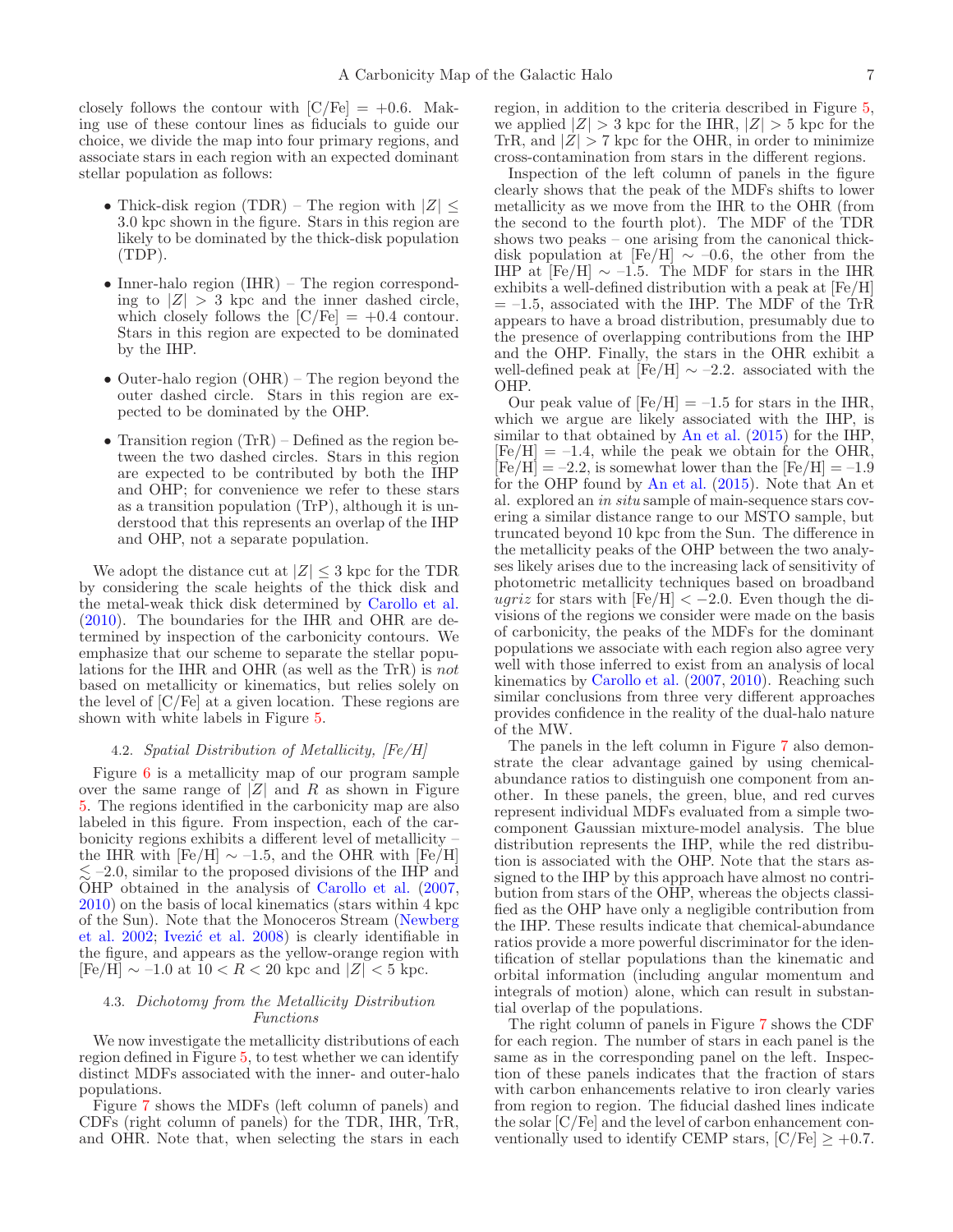

<span id="page-7-0"></span>Figure 7. Histograms of the normalized fractions of metallicities ([Fe/H], left panels) and carbonicities ([C/Fe], right panels) in the four regions we have identified (see text). The labels TDR, IHR, TrR, and OHR represent the thick-disk region, the inner-halo region, the transition region, and the outer-halo region, respectively, defined on the basis of Figure [5.](#page-5-0) The total number  $(N_{\text{tot}})$  of stars for each region is listed in each panel. The vertical dashed lines in the left panels represent the mean metallicity of the canonical thick disk,  $[Fe/H]$  $-0.6$ , the IHP,  $[Fe/H] = -1.6$ , and the OHP,  $[Fe/H] = -2.2$ , according to [Carollo et al.](#page-10-0) [\(2007,](#page-10-0) [2010](#page-10-1)). Gaussians derived from a simple mixture-model analysis are shown in blue for the IHP, red for the OHP, and green for the canonical TDP. The two vertical lines in the right panels denote the solar  $\left[\frac{C}{Fe}\right]$  and  $\left[\frac{C}{Fe}\right] = +0.7$ . The total number of stars in each region shown in the right panels is the same as in the left panels.

The fraction of CEMP stars increases as one proceeds from the TDR to the IHR, TrR, and OHR. This provides suggestive, but not yet definitive, evidence that different progenitors may be responsible for the majority production of carbon in the underlying stellar populations we associate with these regions.

# 4.4. Dichotomy from Distribution of Absolute Carbon Abundances,  $A(C)$

The diversity of the heavy-element abundance patterns found among CEMP stars (CEMP-no, CEMP-s, CEMPr, and CEMP- $r/s$ ) already indicates that there is likely to be more than one source of carbon production at low metallicity, and perhaps even within the subclasses themselves (see the discussion by [Yoon et al. 2016](#page-11-6)). This, along with the contrast seen in the carbonicity map of the halo-system stars, suggests that different subclasses of CEMP stars might be associated with different dominant nucleosynthesis pathways within their associated [stellar populatio](#page-10-17)ns.

Carollo et al. [\(2014](#page-10-17)) tested this idea using the limited number of CEMP stars with high-resolution measurements of [C/Fe] and [Ba/Fe] then available to calculate the relative fractions of CEMP-s and CEMP-no stars associated with the IHP and OHP, separated on the basis of their integrals of motion. These authors demonstrated that the CEMP stars associated with the OHP exhibit a higher fraction (by about a factor of two) of CEMP-no stars than CEMP-s stars, while the IHP only slightly favors CEMP-s stars over CEMP-no stars. A much larger sample of CEMP stars is required, however, for confirmation of this behavior.

According to the conventional criterion used to distinguish CEMP-s stars from CEMP-no stars, a highresolution spectroscopic measurement of (at least) the [Ba/Fe] ratio is required. However, [Yoon et al.](#page-11-6) [\(2016](#page-11-6)) have recently developed a new method for separation of these subclasses of CEMP stars based solely on the absolute carbon abundance,  $A(C)$ , which can be obtained from medium-resolution spectroscopy such as that available for our SDSS program stars. According to the classification exercise carried out by [Yoon et al.](#page-11-6) [\(2016](#page-11-6)), CEMP-s stars have  $A(C) > 7.1$ , while the CEMP-no stars have  $A(C) \leq 7.1$ . We consider this approach to test whether or not the relative fractions of CEMP-no and CEMP-s stars in the OHR differ significantly from those in the IHR, and by inference, between the OHP and the IHP.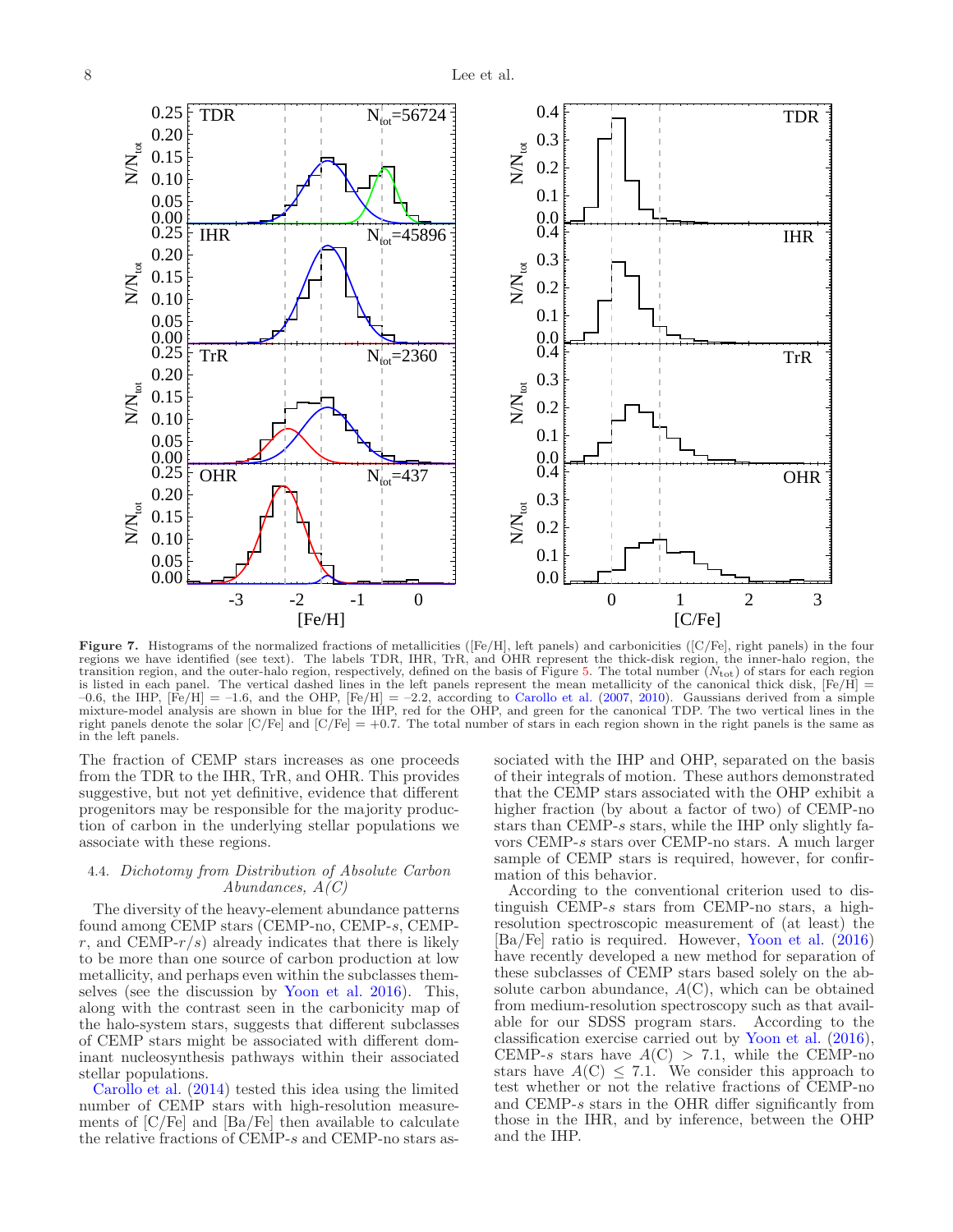

<span id="page-8-0"></span>Figure 8. Histograms of the normalized fractions of absolute carbon abundances,  $A(C)$ , for stars with [Fe/H]  $\leq -1.0$  and [C/Fe]  $+0.7$ . The blue dashed vertical line represents the mean  $A(C)$ of the stars that [Yoon et al.](#page-11-6) [\(2016\)](#page-11-6) classify as CEMP-s, while the red dashed vertical line is the reference line to distinguish between the CEMP-no and CEMP-s stars used in [Yoon et al.](#page-11-6) [\(2016\)](#page-11-6). The notation for TDR, IHR, TrR, and OHR is the same as in Figure [7.](#page-7-0) Gaussians for a simple mixture-model analysis of the CEMP stars are shown in blue for the high- $A(C)$  stars and red for the low- $A(C)$ stars. The total number  $(N_{\text{tot}})$  of stars used to make the histogram is listed in each plot.

Figure [8](#page-8-0) shows the distribution of  $A(C)$  for each region of the carbonicity map in Figure [5.](#page-5-0) To compare the two different subclasses of CEMP stars, we include only the stars with  $\text{[C/Fe]} \geq +0.7$  and  $\text{[Fe/H]} \leq -1.0$  in the figure. The blue and red curves are Gaussians obtained from a simple two-sample mixture model for each region. The blue dashed vertical line represents the mean  $A(\mathcal{C})$ of the stars that Yoon et al. classify as CEMP-s, while the red dashed vertical line is the reference line to distinguish between the CEMP-no and CEMP-s stars used by [Yoon et al.](#page-11-6) [\(2016\)](#page-11-6). From inspection of this figure, the IHR exhibits a very broad distribution with likely separable peaks at  $A(\overrightarrow{C}) \sim 7.3$  and  $A(\overrightarrow{C}) \sim 7.9$ , respectively, while the OHR exhibits a strong peak at  $A(C) = 7.1$  and only a very small peak at  $A(\mathcal{C}) \sim 7.9$ . Inspection of the  $A(C)$  distribution in the TrR shows the expected shift between these two different behaviors, because the relative proportion of the low- $A(C)$  stars increases as one moves from the IHR to the OHR.

Quantitatively, if we separate stars in each region at  $A(C) = 7.1$ , the dividing line between CEMP-no and CEMP-s according to [Yoon et al.](#page-11-6) [\(2016](#page-11-6)), we obtain fractions of 84\% and 16\% for high- $A(C)$  and low- $A(C)$  stars in the IHR, 77% and 23% in the TrR, and 63% and 37% in the OHR, respectively. On the other hand, using the fractions of high- and low- $A(C)$  stars identified by the Gaussian mixture model for each region, we obtain 42% for the high- $A(C)$  stars (blue curve in the figure) and  $58\%$  for the low- $A(C)$  stars (red curve in the figure) in the IHR, 24% and 76% in the TrR, and 13% and 87% in the OHP, respectively. These results clearly indicate an increasing trend in the relative fractions of the low- $A(C)$ stars with respect to the high- $A(C)$  stars from the IHR to the OHR. The increasing fraction of low- $A(C)$  stars provides strong suggestive evidence that different progenitors contributed to stellar populations we associate with these regions.

Unlike the mean value of  $A(C) = 6.3$  for the low- $A(C)$ stars found by [Yoon et al.](#page-11-6) [\(2016](#page-11-6)), represented by CEMPno stars (classifications based on high-resolution spectroscopy for a sample that included numerous giants), our distribution of low- $A(C)$  stars exhibits a peak around  $A(C) = 7.1$ . This is *not* primarily because of our inability to detect low-A(C) CEMP-no stars in our sample of metal-poor MSTO stars, but rather because the stars in our program sample cover substantially different ranges of metallicity and luminosity. As shown in Figure 1 of [Yoon et al.](#page-11-6)  $(2016)$ , which we refer to as the Yoon–Beers diagram, their CEMP-no stars are dominated by objects with  $[Fe/H] < -3.0$ . On the other hand, as seen from Figure [7,](#page-7-0) our sample of MSTO stars is dominated by objects with  $[Fe/H] > -2.5$ . The Yoon–Beers diagram of [Yoon et al.](#page-11-6) [\(2016](#page-11-6)) reveals that most of the CEMP-no stars in this metallicity range have  $A(C) > 6.3$ . If we consider only the CEMP-no stars with  $[Fe/H] > -3.0$  from their sample, we obtain a peak for the low- $A(C)$  stars at  $A(\text{C}) \sim 6.6$ . Moreover, excluding the giants with log g  $<$  3.5 in the sample of [Yoon et al.](#page-11-6) [\(2016\)](#page-11-6), which are not present in our sample, we obtain a low- $A(C)$  peak value of  $A(C) = 6.8$ . These two values are much closer to our determinations. The high- $A(C)$  stars from Yoon et al., which include more objects with  $[Fe/H] > -2.5$ , have a mean value of  $A(C) = 7.9$ , in excellent agreement with our peak value of  $\hat{A}(C) \sim 7.9$ , shown by the blue curve in Figure [8.](#page-8-0)

This exercise raises two important points. First, the appropriate  $A(C)$  division line between CEMP-s and CEMP-no stars may depend, at least weakly, on stellar temperature and luminosity class, and secondly, the the peak value of  $A(C)$  for CEMP-no stars varies over the metallicity range considered in a given sample. A value of  $A$ (C)  $\sim$  7.6 would be a more suitable location to divide the low- and high-  $A(C)$  stars for our MSTO sample, rather than the level of  $\ddot{A}(C) = 7.1$  for the sample of the Yoon et al., which included substantial numbers of cooler stars and more metal-poor stars.

### 5. IMPLICATIONS FOR THE ORIGIN OF THE DUALITY IN THE GALACTIC HALO SYSTEM

As discussed above, when the halo populations of the MW are separated based on their carbonicity, [C/Fe], we find that the component associated with the IHP exhibits a peak metallicity at  $[Fe/H] \sim -1.5$ , while the peak metallicity associated with the OHP is [Fe/H]  $\sim$  –2.2. These results are completely consistent with previous studies by [Carollo et al.](#page-10-0) [\(2007](#page-10-0), [2010\)](#page-10-1) and [An et al.](#page-10-4) [\(2013](#page-10-4), [2015\)](#page-10-5). We have also quantitatively assessed the fraction of CEMP-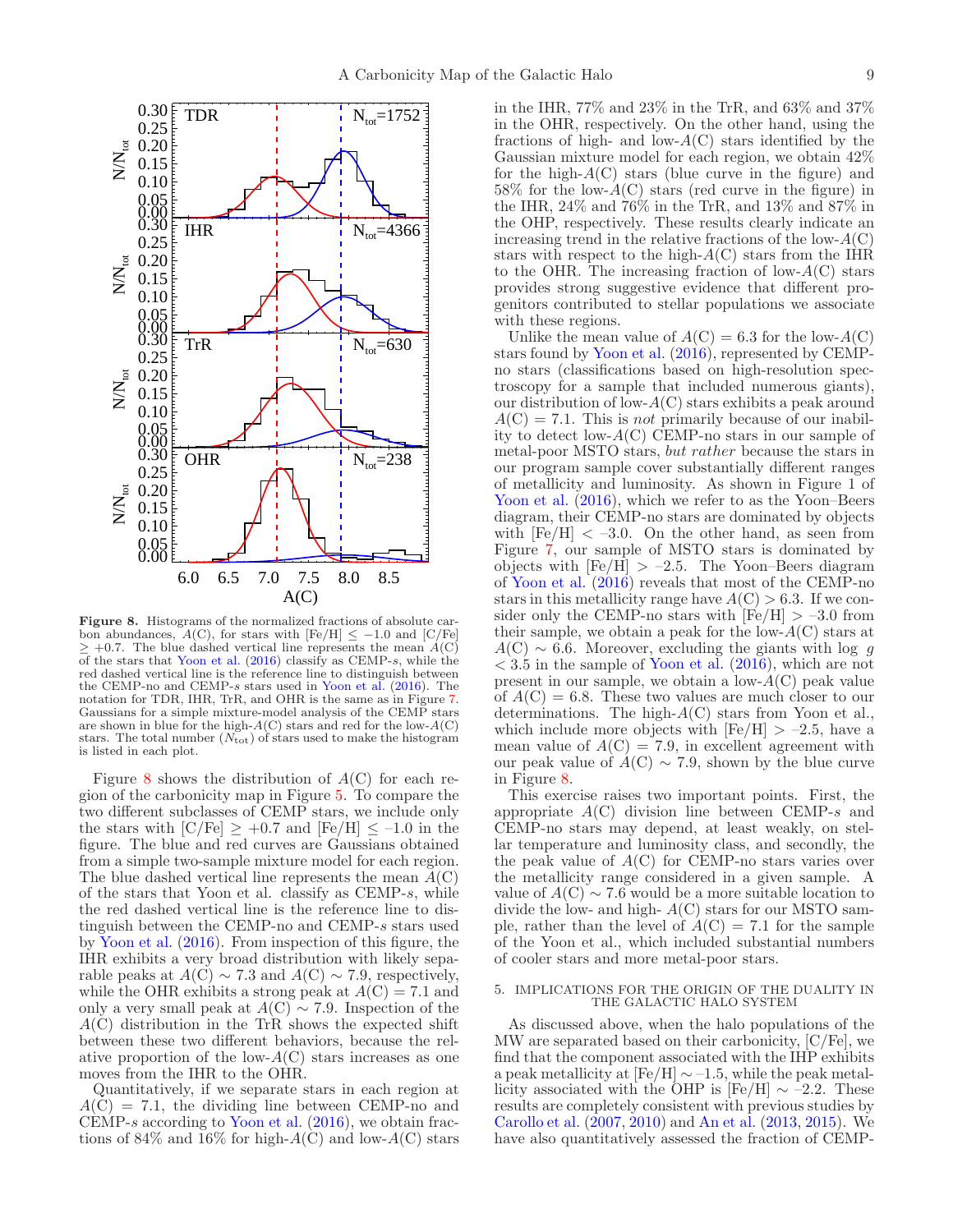no and CEMP-s stars in the OHP and IHP, classified on the basis of their observed  $A(C)$ , and found that the stars associated with the OHP exhibit a higher proportion of CEMP-no stars, compared to CEMP-s stars, than found for stars associated with the IHP. These results suggest that the progenitors of these two classes of CEMP stars contributed to the outer- and inner-halo populations in different proportions, a valuable clue to unraveling the apparently different assembly histories of the OHP and IHP.

Current simulations of the hierarchical assembly of MW-like g[alaxies within the Λ-CDM paradigm \(e.g.,](#page-11-10) Tissera et al. [2012](#page-11-10), [2013,](#page-11-1) [2014\)](#page-11-2) show that the inner halo formed through mergers of a few relatively massive gasrich mini-halos, which underwent dissipative (angularmomentum-conserving) collapse, in contrast with the stars of the outer halo, which formed in numerous lowermass mini-halos that were accreted into the Galactic halo through chaotic, dissipationless mergers. In such a scenario, star formation in the relatively massive gasrich subfragments that led to the inner halo would be expected to be very efficient, and chemical enrichment could proceed rapidly. This would lead to the formation of moderately metal-poor stars with  $[Fe/H] \sim -1.5$ , including numerous intermediate-mass ( $\sim 1-4 M_{\odot}$ ) asymptotic giant branch (AGB) stars, a subset of which formed as members of the binaries that produced (via mass transfer of their nucleosynthesis products) the CEMP-s stars observed today. CEMP-no stars would have formed from the nucleosynthesis products of more massive progenitors during the first, or at least early, bursts of star formation in their parent mini-halos; some might also be expected to be present among early-generation stars in the mini-halos associated with the IHP. In this manner, one might understand the preferential production of CEMP-no stars at low metallicity, relative to CEMP-s stars, as reported by previous studies (e.g., [Aoki et al.](#page-10-29) [2007;](#page-10-29) [Placco et al. 2014](#page-10-25); [Yoon et al. 2016\)](#page-11-6), as well as our present work.

The CEMP-no and CEMP-s stars are thought to originate from different classes of astrophysical progenitors: (1) CEMP-no stars from the so-called "faint supernovae" or "mixing-and-fallback" models with masses of ∼20–60  $M_{\odot}$  (e.g., [Umeda & Nomoto 2003](#page-11-11), [2005;](#page-11-12) [Nomoto et al.](#page-10-46) [2013;](#page-10-46) [Tominaga et al. 2014\)](#page-11-13), or "spinstar" models with masses > 60–100  $M_{\odot}$  [\(Meynet et al. 2006,](#page-10-47) [2010;](#page-10-48) Chiappini [2013\)](#page-10-49); (2) CEMP-s stars from binary mass transfer from intermediate-mass  $(1-4 M_{\odot})$  AGB stars, which have n[ow evolved to become faint white dwarfs \(e.g.,](#page-11-14) Suda et al. [2004](#page-11-14); [Herwig 2005](#page-10-50); [Lucatello et al. 2005](#page-10-51)[;](#page-10-52) Komiya et al. [2007](#page-10-52); [Bisterzo et al. 2011](#page-10-53); [Hansen et al. 2015\)](#page-10-54). The results from recently completed long-term radial-velocity m[onitoring programs](#page-10-31) [\(Starkenburg et al. 2014](#page-11-7)[;](#page-10-31) Hansen et al. [2016a](#page-10-31)[,b](#page-10-32); [Jorissen et al. 2016](#page-10-33)) provide strong support for these assertions, based on the very different binary fractions of these two subclasses of CEMP stars.

Since the proposed mass ranges for the progenitors of CEMP-no and CEMP-s differ substantially, the relative fractions of CEMP-no and CEMP-s stars between the IHP and OHP can potentially provide strong constraints on the initial mass functions (IMFs) in the environments that were dominantly responsible for the formation of the two populations, as suggested by a number of previous authors (e.g., [Carollo et al. 2014;](#page-10-17) [Lee et al. 2014,](#page-10-55)

and references therein). The best surviving candidates for the environments in which early star formation took place (perhaps corresponding to the lower-mass minihalos that contributed stars to the OHP) are the ultrafaint dwarf (UFD) galaxies around the MW discovered during the SDSS (e.g., [Belokurov et al. 2006a](#page-10-56)[,b](#page-10-57)[;](#page-11-15) Zucker et al. [2006](#page-11-15)). It is presumably no coincidence that our substantially higher fraction of CEMP-no stars associated with the OHP, compared with the CEMP-s stars of the OHP, is consistent with the relative dominance of CEMP-no stars among the UFDs associated with the MW (e.g., [Frebel et al. 2014](#page-10-58)). Indeed, the large fraction of CEMP-no stars we associate with the OHP suggests that systems similar to disrupted UFD galaxies may have contributed significantly to the formation of the OHP of the MW.

#### 6. SUMMARY AND CONCLUSIONS

We have used a sample of over 100,000 MSTO stars from the SDSS to investigate the in situ spatial distribution of carbonicity ( $[C/Fe]$ ) of the Galactic halo system, and demonstrated that it exhibits different levels of carbonicity as the distance from the Galactic plane increases. Dividing our sample into four regions in the plane of  $|Z|$  vs.  $R$ , based on their carbon enhancement and location, we construct the MDF for each region. The MDFs of the halo regions are interpreted in terms of the differing contributions from the inner- and outer-halo populations. The IHP exhibits a peak at  $[Fe/H] \sim -1.5$ , while a peak at  $[Fe/H] \sim -2.2$  is associated with the OHP, consistent with a number of previous studies. This result provides further evidence for the duality of the Galactic halo, based on an entirely different approach from the ones used before.

We have quantitatively assessed the relative fractions of CEMP-no and CEMP-s stars (classified on the basis of their derived absolute carbon abundances,  $A(C)$  in the IHR and OHR (which we associate with dominant contributions from the IHP and OHP), and find that that the CEMP stars in the OHR exhibit a significantly higher proportion of CEMP-no stars relative to CEMP-s stars than found for the CEMP stars in the IHR.

The different MDFs and CEMP-no/CEMP-s fractions between the stars we associate with the IHP and OHP suggest that these individual halo components have received contributions of the nucleosynthesis products from different astrophysical progenitors, and experienced different assembly histories. Ultimately, this information can be used to constrain the mass distributions of the mini-halos from which they formed, as well as their starformation histories.

We are currently exploring maps of the spatial distributions for larger samples of CEMP-no and CEMP-s stars, based on their identification from the Yoon–Beers diagram of  $A(C)$  vs. [Fe/H] (Figure 1 of [Yoon et al. 2016](#page-11-6)), drawing on both the SDSS and the Large Sky Area Multi-O[bject Fiber Spectroscopic Telescope \(LAMOST;](#page-10-59) Cui et al. [2012](#page-10-59)) surveys. Such maps can be compared with current and future numerical simulations of the formation of the halo of the MW. A new analysis of the kinematics for much larger samples of CEMP-no and CEMP-s stars than previously considered, based on more recent high- and medium-resolution spectroscopic analyses, is also now underway, and should prove illuminating.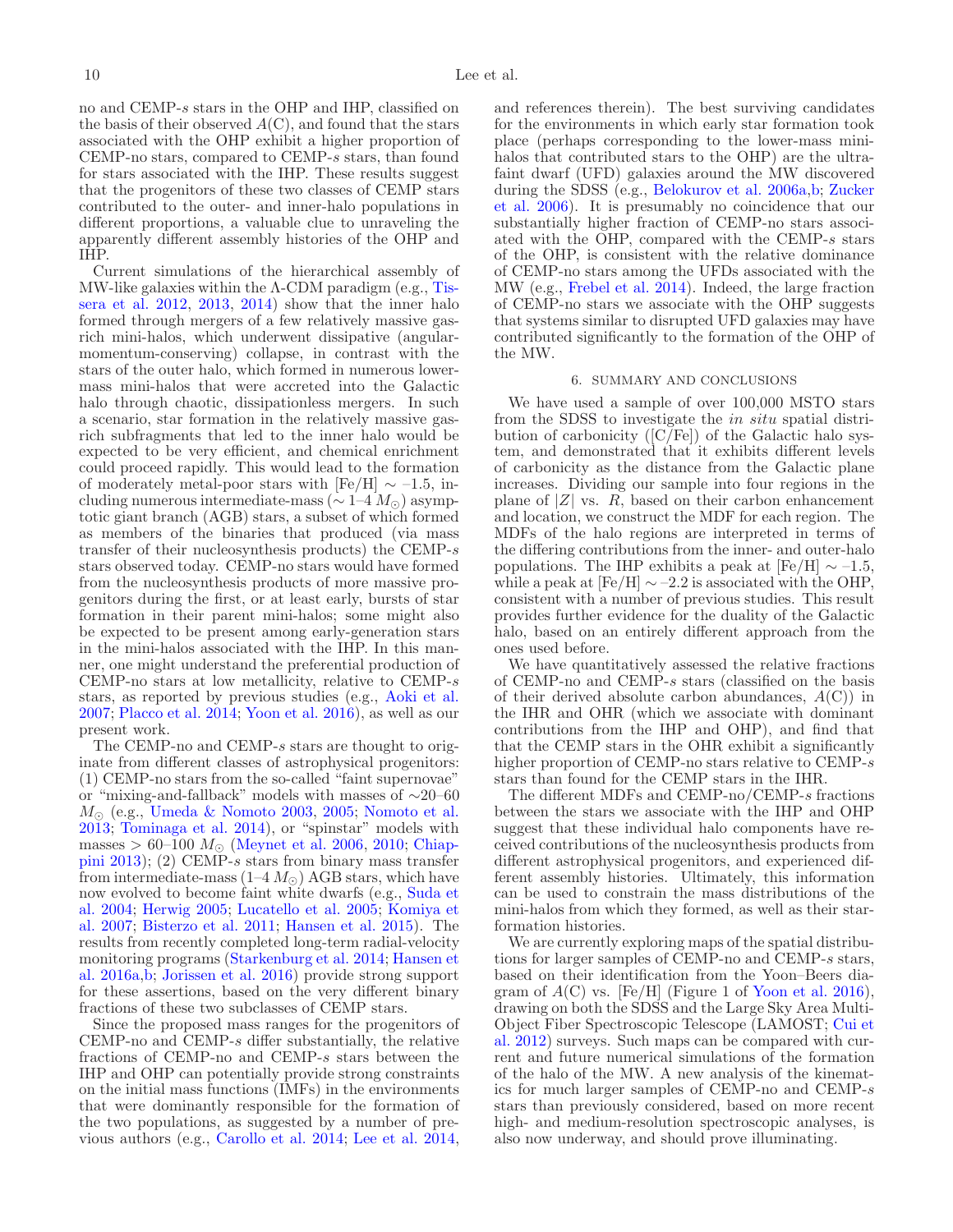We thank an anonymous referee for his/her careful review of this manuscript, and for pointing out a number of places where we could improve the clarity of the presentation.

Funding for SDSS-III has been provided by the Alfred P. Sloan Foundation, the Participating Institutions, the National Science Foundation, and the U.S. Department of Energy Office of Science. The SDSS-III Web site is [http://www.sdss3.org/.](http://www.sdss3.org/)

SDSS-III is managed by the Astrophysical Research Consortium for the Participating Institutions of the SDSS-III Collaboration including the University of Arizona, the Brazilian Participation Group, Brookhaven National Laboratory, University of Cambridge, Carnegie Mellon University, University of Florida, the French Participation Group, the German Participation Group, Harvard University, the Instituto de Astrofisica de Canarias, the Michigan State/Notre Dame/JINA Participation Group, Johns Hopkins University, Lawrence Berkeley National Laboratory, Max Planck Institute for Astrophysics, Max Planck Institute for Extraterrestrial Physics, New Mexico State University, New York University, Ohio State University, Pennsylvania State University, University of Portsmouth, Princeton University, the Spanish Participation Group, University of Tokyo, University of Utah, Vanderbilt University, University of Virginia, University of Washington, and Yale University.

This work was supported by the 2014 research fund of Chungnam National University. Y.S.L. also acknowledges partial support from the National Research Foundation of Korea to the Center for Galaxy Evolution Research and Basic Science Research Program through the National Research Foundation of Korea (NRF) funded by the Ministry of Science, ICT and Future Planning (NRF-2015R1C1A1A02036658). T.C.B., V.P., J.Y., and D.C. acknowledge partial support for this work from grants PHY 08-22648: Physics Frontier Center/Joint Institute of Nuclear Astrophysics (JINA), and PHY 14-30152: Physics Frontier Center/JINA Center for the Evolution of the Elements (JINA-CEE), awarded by the US National Science Foundation. T.M. acknowledges support by the European Union FP7 programme through ERC grant number 320360. This work benefited from support by the US National Science Foundation under Grant No. PHY 14-30152 (JINA Center for the Evolution of the Elements).

#### REFERENCES

- <span id="page-10-36"></span>Alam, S., Albareti, F. D., Allende Prieto, C., et al. 2015, ApJS, 219, 12
- <span id="page-10-39"></span>Allende Prieto, C., Sivarani, T., Beers, T. C., et al. 2008, AJ, 136, 2070
- <span id="page-10-7"></span>Allende Prieto, C., Fernandez-Alvar, E., Schlesinger, K. J., et al. 2014, A&A, 568, 7
- <span id="page-10-4"></span>An, D., Beers, T. C., Johnson, J. A., et al. 2013, ApJ, 763, 65
- <span id="page-10-5"></span>An, D., Beers, T. C., Santucci, R. M., et al. 2015, ApJ, 813, L28
- <span id="page-10-29"></span>Aoki, W., Beers, T. C., Christlieb, N., Norris, J.E., Ryan, S. G., & Tsangarides, S. 2007, ApJ, 655, 492
- <span id="page-10-43"></span>Asplund, M., Grevesse, N., Sauval, A. J., & Scott, P. 2009, ARA&A, 47, 481
- <span id="page-10-41"></span>Beers, T. C., Chiba, M., Yoshii, Y., et al. 2000, AJ, 119, 2866
- <span id="page-10-22"></span>Beers, T. C., & Christlieb, N. 2005, ARA&A, 43, 531
- <span id="page-10-3"></span>Beers, T. C., Carollo, D., Ivezić, Ž., et al. 2012, ApJ, 746, 34
- <span id="page-10-28"></span>Beers, T. C., Placco, V. M., Carollo, D., et al. 2016, ApJ, in press [\(arXiv:1611.03762\)](http://arxiv.org/abs/1611.03762)
- <span id="page-10-56"></span>Belokurov, V., Zucker, D. B., Evans, N. W., et al. 2006a, ApJ, 642, L137
- <span id="page-10-57"></span>Belokurov, V., Zucker, D. B., Evans, N. W., et al. 2006b, ApJ, 647, L111
- <span id="page-10-53"></span>Bisterzo, S., Gallino, R., Straniero, O., Cristallo, S., & Käppeler, F. 2011, MNRAS, 418, 284
- <span id="page-10-34"></span>Carney, B. W., Latham, D. W., Stefanik, R. P., et al., 2003, AJ, 125, 293
- <span id="page-10-0"></span>Carollo, D., Beers, T. C., Lee, Y. S., et al. 2007, Nature, 450, 1020
- <span id="page-10-1"></span>Carollo, D., Beers, T. C., Chiba, M., et al. 2010, ApJ, 712, 692
- <span id="page-10-27"></span>Carollo, D., Beers, T. C., Bovy, J., et al. 2012, ApJ, 744, 195
- <span id="page-10-17"></span>Carollo, D., Freeman, K., Beers, T. C., et al. 2014, ApJ, 788, 180
- <span id="page-10-8"></span>Chen, Y. Q., Zhao, G., Carrell, K., et al. 2014, ApJ, 795, 52
- <span id="page-10-49"></span>Chiappini, C. 2013, AN, 334, 5951
- <span id="page-10-59"></span>Cui, X. Q., Zhao, Y. H., Chu, Y. Q, et al. 2012, RAA, 12, 1197
- <span id="page-10-13"></span>Das, P., & Binney, J. 2016, MNRAS, 460, 1725
- <span id="page-10-35"></span><span id="page-10-2"></span>Dawson, K. S., Schlegel, D. J., Ahn, C., et al. 2013, AJ, 145, 10 de Jong, J. T. A., Yanny, B., Rix, H.-W., et al. 2010, ApJ, 714, 663
- <span id="page-10-9"></span>Fernandez-Alvar, E., Allende Prieto, C., Schlesinger, K. J., et al. 2015, A&A, 577, 81
- <span id="page-10-10"></span>Fernandez-Alvar, E., Allende Prieto, C., Beers, T. C., Lee, Y. S., Masseron, T., & Schneider, D. P. 2016a, A&A, 593, 28
- <span id="page-10-11"></span>Fernandez-Alvar, E., Carigi, L., Allende Prieto, C., et al. 2017, MNRAS, 465, 1586
- Frebel, A., Christlieb, N., Norris, J. E., et al. 2006, ApJ, 652, 1585
- <span id="page-10-58"></span><span id="page-10-26"></span>Frebel, A., Simon, J. D., & Kirby, E. N. 2014, ApJ, 786, 74
- <span id="page-10-14"></span>Font, A. S., McCarthy, I. G., Crain, R. A., et al. 2011, MNRAS, 416, 2802
- <span id="page-10-19"></span>Gaia Collaboration, Brown, A. G. A., Vallenari, A., et al. 2016, A&A, 595, 2
- <span id="page-10-30"></span>Hampel, M., Stancliffe, R. J., Lugaro, M., & Meyer, B. S. 2016, ApJ, 831, 171
- <span id="page-10-54"></span>Hansen, T. T., Hansen, C. J., Christlieb, N., et al. 2015, ApJ, 807, 173
- <span id="page-10-31"></span>Hansen, T. T., Andersen, J., Nordström, B., et al. 2016a, A&A, 586, 160
- <span id="page-10-32"></span>Hansen, T. T., Andersen, J., Nordström, B., et al. 2016b, A&A, 588, 3
- <span id="page-10-6"></span>Hattori, K., Yoshii, Y., Beers, T. C., Carollo, D., & Lee, Y. S. 2013, ApJ, 763, L17
- <span id="page-10-18"></span>Helmi, A., Veljanoski, J., Breddels, M. A., Tian, H., & Sales, L. V. 2017, A&A, in press [\(arXiv:1611.00222\)](http://arxiv.org/abs/1611.00222)
- <span id="page-10-50"></span>Herwig, F. 2005, ARA&A, 43, 435
- <span id="page-10-45"></span>Ivezić, Ž., Sesar, B., Jurić, M., et al. 2008, ApJ, 684, 287
- <span id="page-10-12"></span>Janesh, W., Morrison, H. L., Ma, Z., et al. 2016, ApJ, 816, 80
- <span id="page-10-33"></span>Jorissen, A., Van Eck, S., Van Winckel, H., et al. 2016, A&A, 586, A158
- <span id="page-10-16"></span>Kinman, T. D., Cacciari, C., Bragaglia, A., Smart, R., & Spagna, A. 2012, MNRAS, 422, 2116
- <span id="page-10-52"></span>Komiya, Y., Suda, T., Minaguchi, H., et al. 2007, ApJ, 658, 367 Kunder, A., Kordopatis, G., Steinmetz, M., et al. 2016, AJ,
- <span id="page-10-20"></span>submitted [\(arXiv:1609.03210\)](http://arxiv.org/abs/1609.03210)
- <span id="page-10-37"></span>Lee, Y. S., Beers, T. C., Sivarani, T., et al. 2008a, AJ, 136, 2022
- <span id="page-10-38"></span>Lee, Y. S., Beers, T. C., Sivarani, T., et al. 2008b, AJ, 136, 2050
- <span id="page-10-40"></span>Lee, Y. S., Beers, T. C., Allende Prieto, C., et al. 2011, AJ, 141, 90
- <span id="page-10-24"></span>Lee, Y. S., Beers, T. C., Masseron, T., et al. 2013, AJ, 146, 132
- <span id="page-10-55"></span>Lee, Y. S., Suda, T., Beers, T. C., & Stancliffe, R. J. 2014, ApJ,
- <span id="page-10-51"></span>788, 131 Lucatello, S., Tsangarides, S., Beers, T. C., et al. 2005, ApJ, 625, 825
- <span id="page-10-23"></span>Lucatello, S., Beers, T. C., Christlieb, N. C., et al. 2006, ApJ, 652, L3
- <span id="page-10-15"></span>McCarthy, I. G., Font, A. S., Crain, R. A., et al. 2012, MNRAS, 420, 2245
- <span id="page-10-47"></span>Meynet, G., Ekström, S., & Maeder, A.. 2006, A&A, 447, 623
- <span id="page-10-48"></span>Meynet, G., Hirschi, R., Ekstrom, S., et al. 2010, A&A, 521, 30
- <span id="page-10-21"></span>Monachesi, A., Bell, E. F., Radburn-Smith, D. J., et al. 2016, MNRAS, 457, 1419
- <span id="page-10-44"></span>Newberg, H. J., Yanny, B., Rockosi, C., et al. 2002, ApJ, 569, 245
- <span id="page-10-46"></span>Nomoto, K., Kobayashi, C., & Tominaga, N. 2013, ARA&A, 51, 457
- <span id="page-10-25"></span>Placco, V. M., Frebel, A., Beers, T. C., Stancliffe, R. J. 2014 ApJ, 797, 21
- <span id="page-10-42"></span>Placco, V. M., Beers, T. C., Reggiani, H., & Meléndez, J., 2016 ApJ, 829, L24